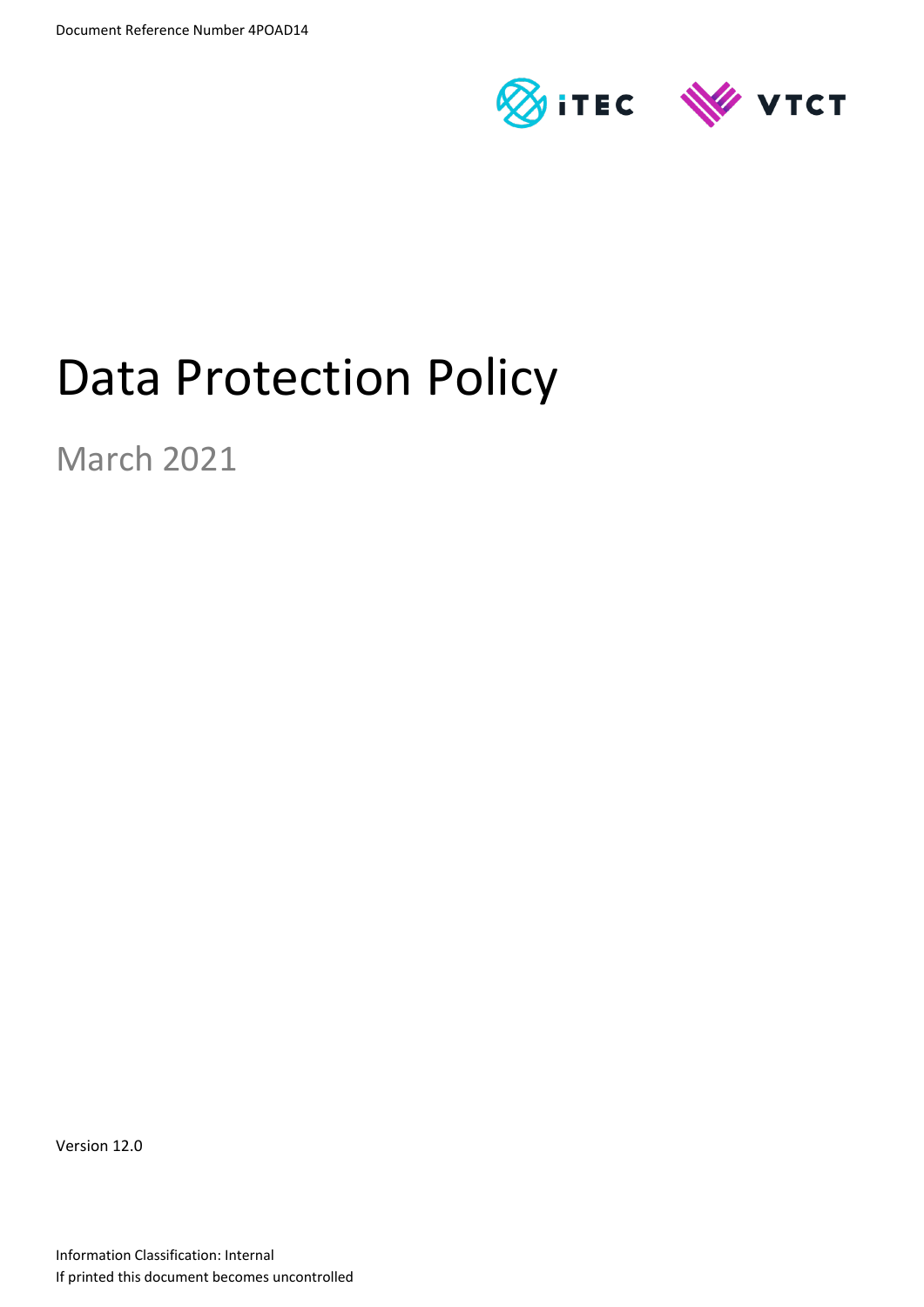

## **Contents**

| 1.    |       |  |  |  |  |
|-------|-------|--|--|--|--|
| 2.    |       |  |  |  |  |
|       | 2.1.  |  |  |  |  |
|       | 2.2.  |  |  |  |  |
| 3.    |       |  |  |  |  |
| 4.    |       |  |  |  |  |
| 5.    |       |  |  |  |  |
| 6.    |       |  |  |  |  |
| 7.    |       |  |  |  |  |
| 8.    |       |  |  |  |  |
| 9.    |       |  |  |  |  |
| 10.   |       |  |  |  |  |
| 11.   |       |  |  |  |  |
| 12.   |       |  |  |  |  |
| 13.   |       |  |  |  |  |
| 14.   |       |  |  |  |  |
| 15.   |       |  |  |  |  |
|       | 15.1. |  |  |  |  |
| 15.2. |       |  |  |  |  |
| 16.   |       |  |  |  |  |
| 17.   |       |  |  |  |  |
| 18.   |       |  |  |  |  |
| 19.   |       |  |  |  |  |
| 20.   |       |  |  |  |  |
| 21.   |       |  |  |  |  |
| 22.   |       |  |  |  |  |
|       |       |  |  |  |  |
|       |       |  |  |  |  |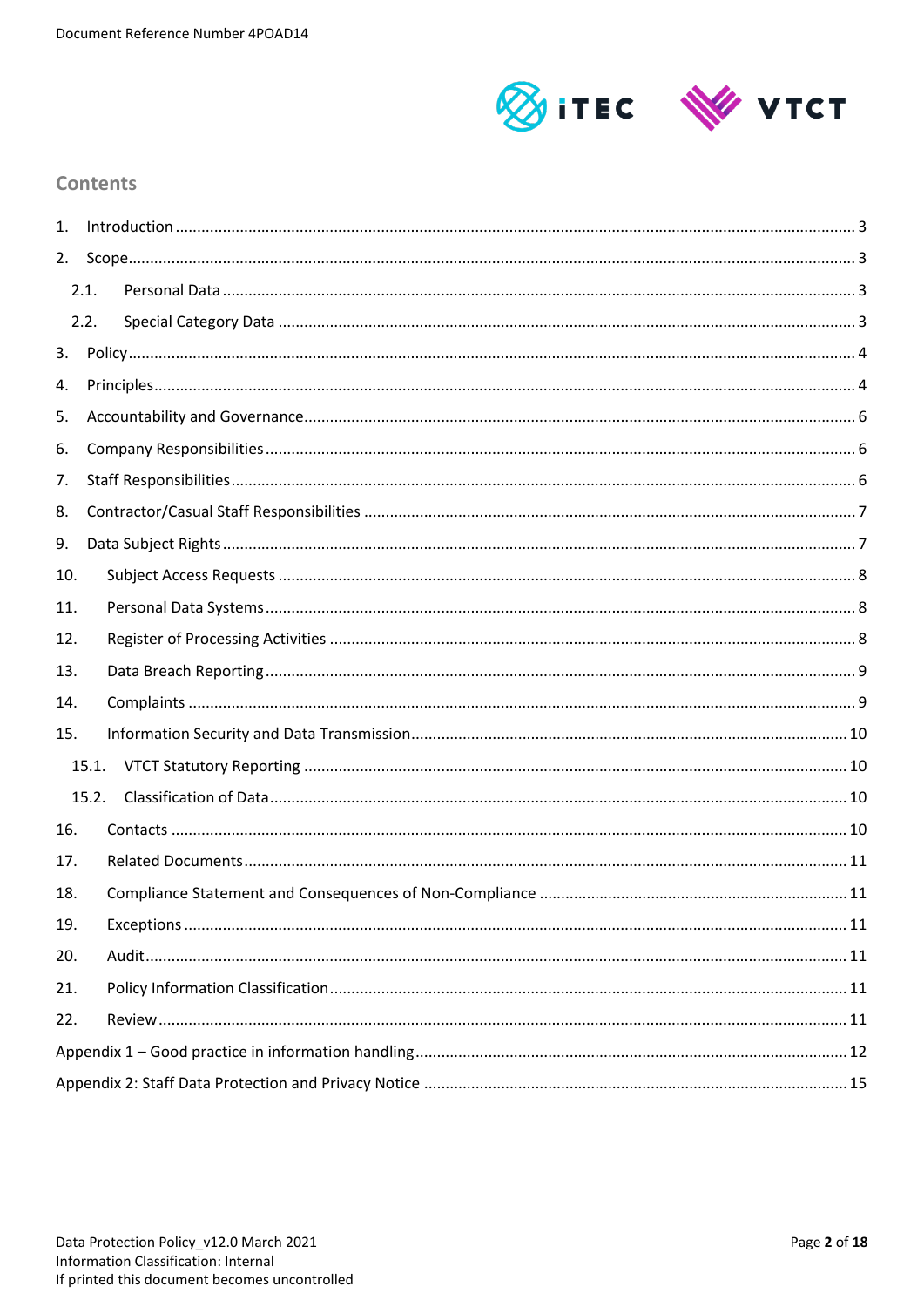

## <span id="page-2-0"></span>**1. Introduction**

This document sets out how VTCT establishes, manages and implements its internal system of controls to meet the requirements of the UK Data Protection Act 2018 (the Act) incorporating the EU General Data Protection Regulation (GDPR) and associated measures to uphold the rights and freedoms of individuals in relation to processing of their personal data.

Data protection compliance and the appropriate and proportionate use of personal data is important to VTCT. Everyone has rights with regard to the way in which their personal data is used and VTCT is fully committed to maintaining those rights and for complying with the associated legislation.

VTCT is accountable for maintaining governance and compliance over its processing of personal data in accordance with the Act and has chosen to adopt recognised privacy and security standards of best practice (ISO 27001 and BS 10012) as a means of formally demonstrating accountability and governance and to put compliance at the heart of VTCT's business processes wherever appropriate.

## <span id="page-2-1"></span>**2. Scope**

This Policy and any other associated documents form part of VTCT's Information Security Management System (ISMS) framework and set out the basis on which VTCT will process any personal data which the organisation collects directly from individuals (known as 'data subjects') or personal data entrusted to VTCT by other sources.

The purpose of this Policy is to ensure that everyone whose role requires them to access, use, process and/or be responsible for personal data understands those responsibilities and demonstrate good data protection practice.

Additionally, acknowledging that VTCT staff are data subjects too, this document also sets out what VTCT does with staff personal data and the relevant data subject rights.

## <span id="page-2-2"></span>**2.1. Personal Data**

Personal Data as defined under GDPR is any information which are related to an identified or identifiable natural person. The data subjects are identifiable if they can be directly or indirectly identified, especially by reference to an identifier such as a name, an identification number, location data, an online identifier or one of several special characteristics, which expresses the physical, physiological, genetic, mental, commercial, cultural or social identity of these natural persons. In practice, these also include all data which are or can be assigned to a person in any kind of way. For example, the telephone, credit card or personnel number of a person, account data, number plate, appearance, customer number or address are all personal data.

## <span id="page-2-3"></span>**2.2. Special Category Data**

In addition to general personal data, one must consider above all the special categories of personal data (also known as sensitive personal data) which are highly relevant because they are subject to a higher level of protection. These data include genetic, biometric and health data, as well as personal data revealing racial and ethnic origin, political opinions, religious or ideological convictions or trade union membership.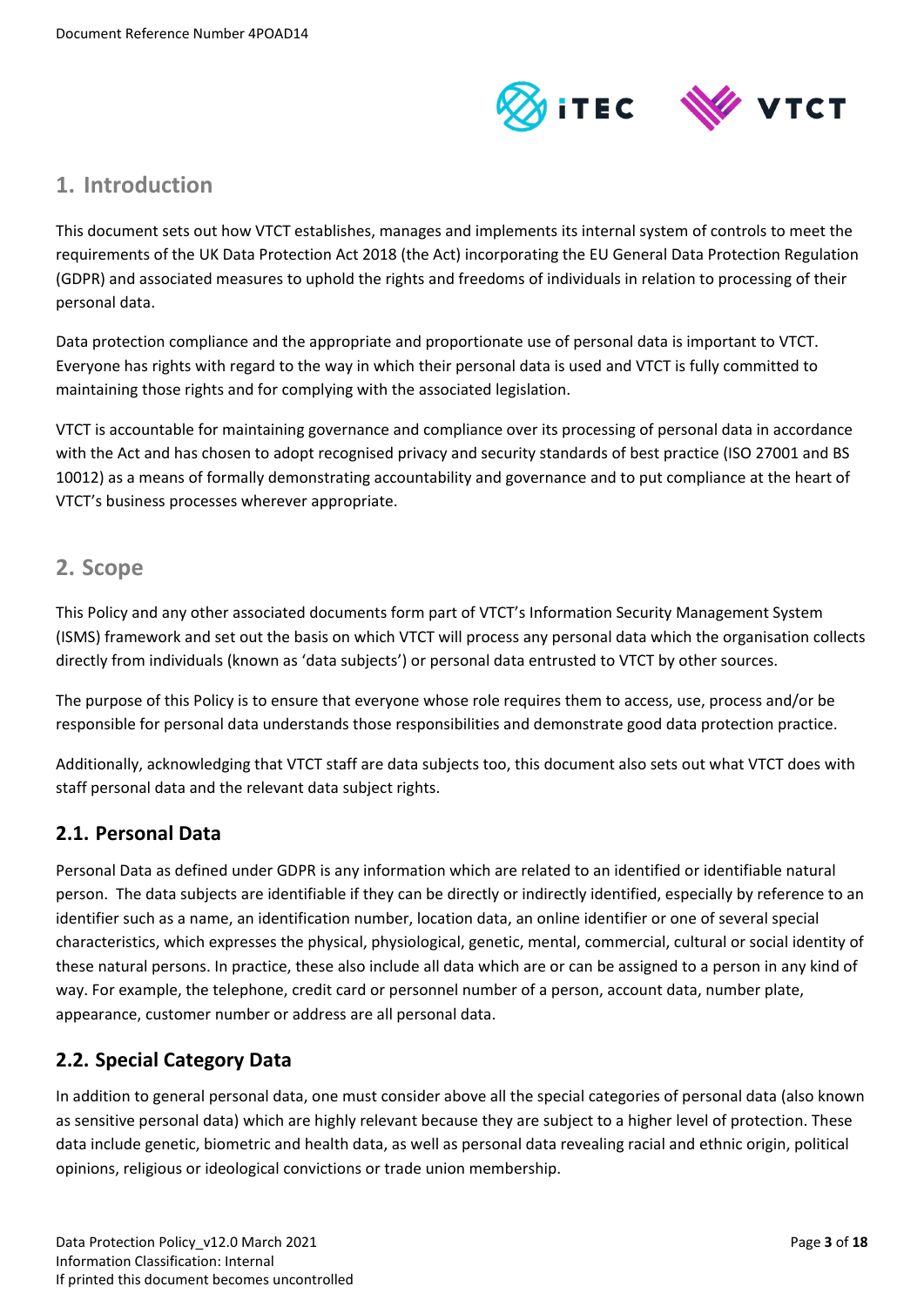

## <span id="page-3-0"></span>**3. Policy**

It is the policy of VTCT that during its acquisition or development of software, systems, equipment and services which support its information assets, they must be risk assessed and, if used for the processing of personal data, subject to a Privacy Impact Assessment (PIA) resulting in appropriate information security requirements or controls being determined and implemented.

# <span id="page-3-1"></span>**4. Principles**

VTCT must meet its obligations to ensure that all personal data (including the personal data relating to its staff) is managed fairly, lawfully, accurately and securely. The processing of personal data must be aligned with the following fundamental principles:

Personal data must be processed *lawfully, fairly* and in a *transparent* manner ('lawfulness, fairness and transparency').

Data must be collected for specified, explicit and legitimate purposes and not further processed in a manner that is incompatible with those purposes ('purpose limitation').

What this means for VTCT in practice:

#### **Fairness and transparency:**

This requires VTCT inform data subjects about why and how VTCT will use their personal data. VTCT must inform its staff, Centre staff, learners and suppliers about the purposes which VTCT will use their data and who else might have access to it.

## **Lawfulness:**

VTCT must always have a legal justification for using personal data in the way is needed which may require careful analysis on a case-by-case basis. It is very important that data collected for a particular business reason is only used for that purpose as VTCT may not have a legal justification to use it for any other purpose.

Sometimes VTCT may be required to obtain consent from individuals for certain types of processing. For example, processing sensitive (also referred to as 'special category') data relating to learners will often require explicit consent and some types of marketing also requires consent.

Staff must only use or access personal data where this is needed for the normal performance of a job role. This is especially important when using someone's data in a way that might not be obvious to (or expected by) the individual as this is likely to breach data protection law or infringe data subject rights.

Staff must contact VTCT's Data Protection Officer (DPO), or the Information Security Officer (ISO) if they are unsure. In addition, if staff want to use a new software application or have identified a new supplier or business purpose for processing personal data they must first engage with key stakeholders to manage any risks involved and ensure that VTCT can use the data in a way that protects the rights of the individuals concerned.

Personal data must be *accurate* and where necessary, kept *up to date* ('accuracy').

What this means for VTCT in practice:

VTCT is required to implement processes and policies to ensure the 'quality' of personal data and make sure that it can be kept up to date and accurate.

Although this is ultimately a VTCT responsibility, VTCT will often be reliant on data subjects themselves to tell us of changes to their personal data. From a practical perspective it is often useful to encourage data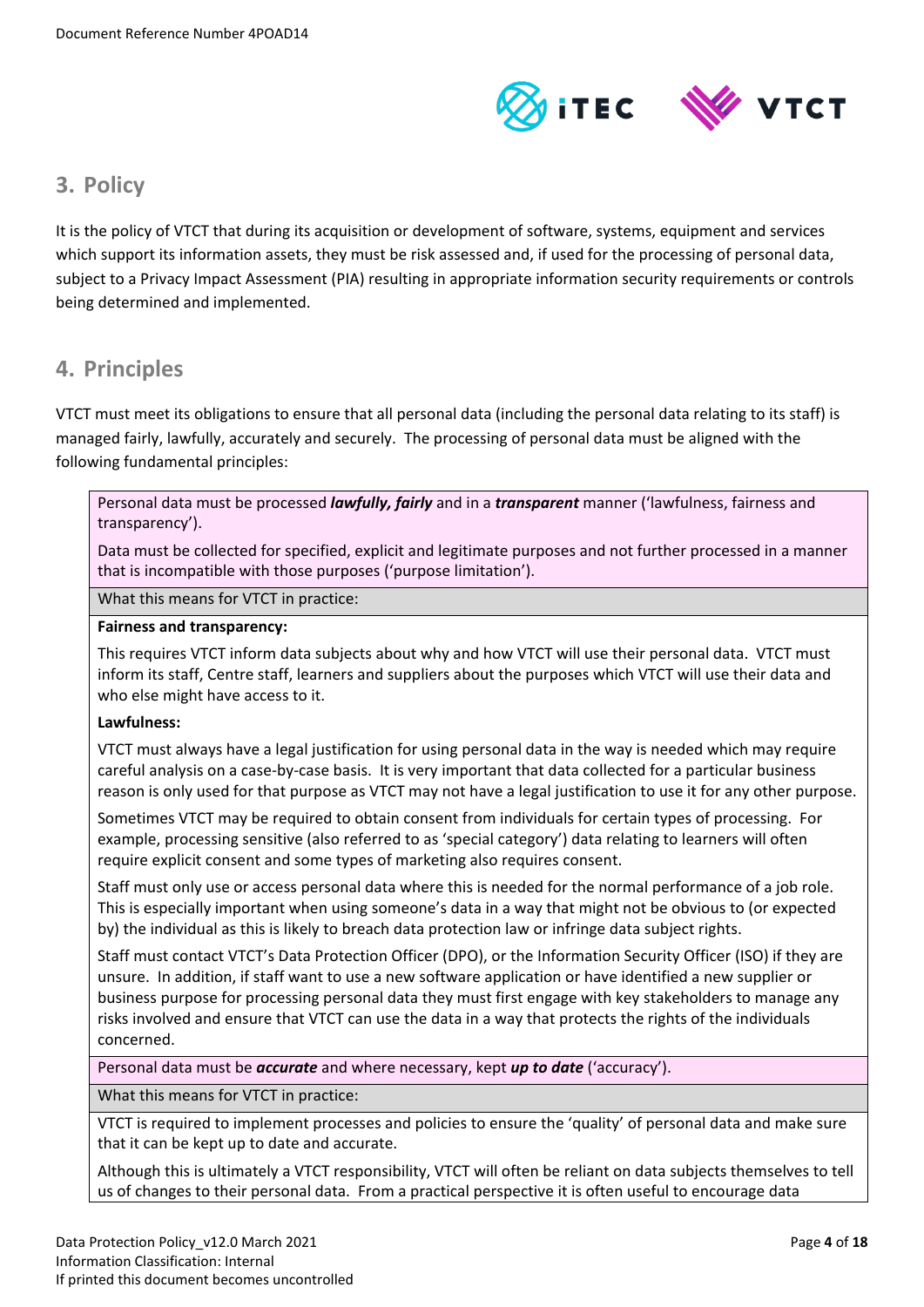

subjects to contact us if personal data VTCT hold about them becomes out of date or if they are aware of any inaccurate data VTCT hold about them.

If a data subject informs VTCT that their personal data are incorrect, or if their circumstances have changed, VTCT must ensure that its records for that individual are promptly updated, including any associated data sets and records. Appropriate policies and processes must be followed (e.g. to periodically review, cleanse and validate existing data sets). Caution must also be exercised when correcting alleged inaccurate personal data records as VTCT must take steps to ensure that there are no accuracy disputes involved.

Personal data must not be kept for longer than is necessary for the purpose or purposes that VTCT requires it ('storage limitation').

What this means for VTCT in practice:

VTCT must not keep personal data in an identifiable form for longer than necessary. If personal data is no longer required for the purposes for which it was collected, it must be securely deleted beyond any ability to re-identify the individuals concerned or securely destroyed. Equipment that has been used to process VTCT personal and business data must be returned to the ICT Department for secure cleansing prior to re-issue or destruction.

Personal data must not be retained 'just in case' it might be useful at a later date. If it is no longer required for the original business purpose it must be deleted in accordance with the retention period for the prescribed information asset. The organisation adopts a default retention period of 7 years unless other prescribed by law or statutes. As an Awarding Body, learner achievement data is held for 65 years. Retention periods for information assets are recorded in the organisation Information Asset Register.

If staff wish to retain personal data for longer than the stated periods, this may be possible but will require the approval of the DPO who may need to identify new legal justification for doing so.

Personal data must be processed in a manner that ensures appropriate security is applied to protect the data, including protection from unauthorised or unlawful processing and against accidental loss, destruction or damage using appropriate technical and organisational security measures.

What this means for VTCT in practice:

VTCT must implement policies and processes to ensure that all personal data is kept secure and confidential and that access to it is only granted to those who have a need to access it.

VTCT has invested in the implementation of internationally recognised standards of best practice in the management of information security. Staff must comply with all information security policies and both demonstrate and encourage positive security behaviour and the secure handling of personal data.

Wherever VTCT shares personal data with regulators, service providers or suppliers, VTCT must ensure that the security of personal data is factored in at the earliest stage of negotiating the relationship and that VTCT build appropriate protections for the data into VTCT's contracts with these third parties.

Staff are reminded that personal data must be handled in a secure and confidential manner. Contracts of employment or service agreements also contains general confidentiality obligations.

Personal data must only be shared or disclosed when the recipient is entitled to have it. This includes the personal data relating to internal colleagues. Where it is necessary to share personal data with external organisations on a regular basis, data sharing agreements may need to be put in place and the electronic transmission is subject to VTCT data handling rules.

People will often attempt to obtain personal data through deception for example, they may pretend to be the data subject to whom the personal data relates, or they may try to take records from hard-copy files. Similarly, human error is often a factor in breaches of security such as sending data to the wrong recipient or losing unsecured devices.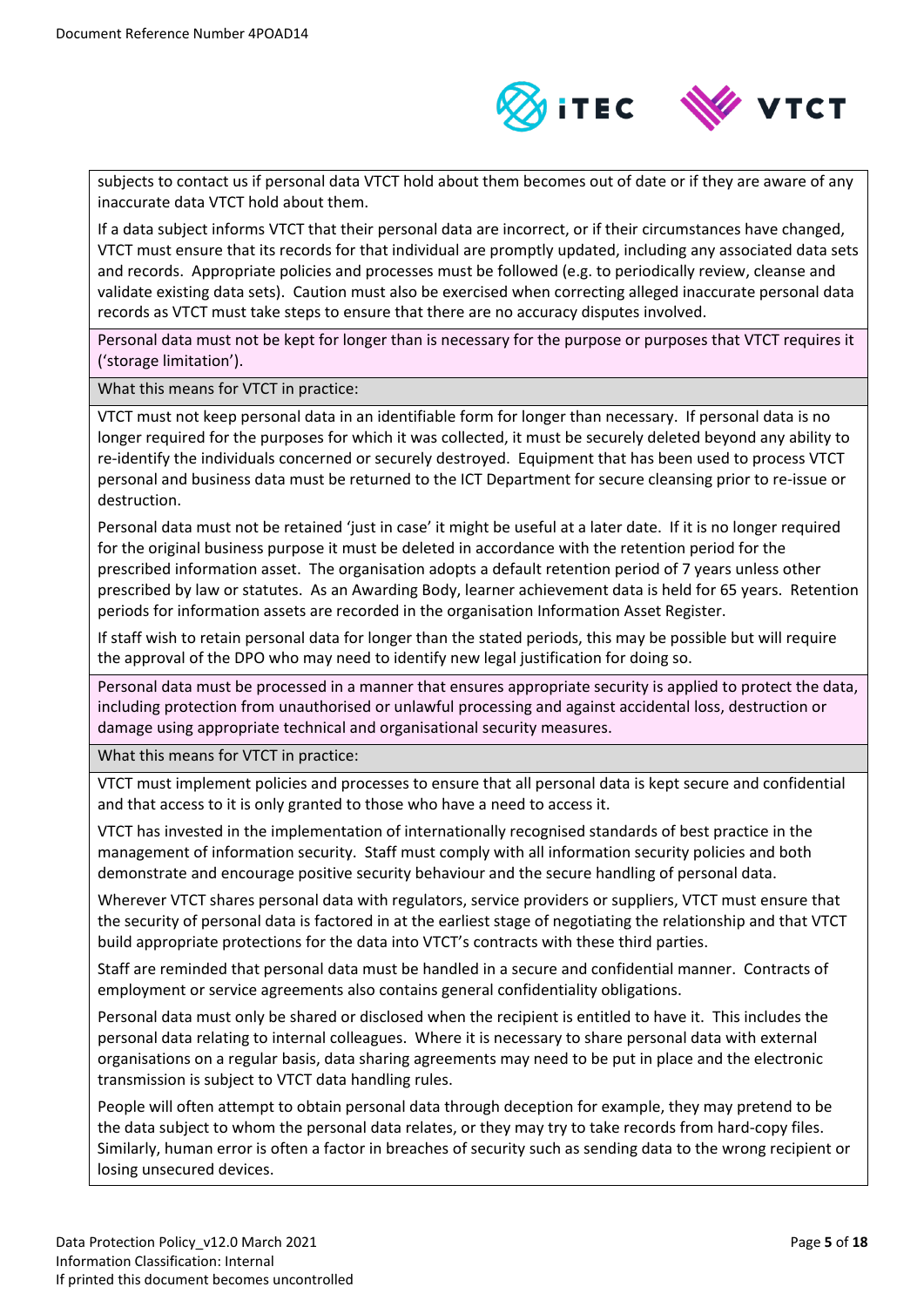

Cyber-attacks are becoming increasingly prevalent and staff must be alert to any unusual activity or potential assaults on VTCT's security defenses. Any concerns relating to the use of personal data, whether real or suspected, must be reported to VTCT's Data Protection Officer via the inbox [\(DPO@vtct.org.uk\)](mailto:DPO@vtct.org.uk).

## <span id="page-5-0"></span>**5. Accountability and Governance**

VTCT's approach to data protection management is one of sensible risk management and continual improvement which is driven by VTCT's core values as listed below:

- Together VTCT talk listen and lead: VTCT act with courage and openness to create shared solutions.
- What have VTCT done today to makes us feel proud? VTCT innovate and improve through VTCT's passion for excellence and relationships.
- Trust me to run with it: VTCT have freedom, empowerment and ownership to get a great job done.
- VTCT grow great people: VTCT achieve success by valuing, supporting and investing in colleagues and customers.
- Together VTCT complete the puzzle: VTCT reach out across boundaries to support and collaborate.
- VTCT's Community: VTCT are welcoming, creative and vibrant, achieving great things for VTCT's customers and beneficiaries.

# <span id="page-5-1"></span>**6. Company Responsibilities**

As an employer, VTCT recognises its corporate responsibility under the Act as data controller in respect of staff personal data processed for the purposes of administration of employment and management of staff. VTCT is also the data controller in relation to the personal data (business contact details) VTCT records relating to third party suppliers.

In respect of learner data, each party shall be a data controller in respect of any personal data.

The ISO is responsible for data protection compliance and is required to draw up guidance and promote compliance with this Policy in such a way as to ensure the easy, appropriate and timely provision of guidance and compliance information.

All new members of staff must receive an introductory briefing on the Data Protection Act as part of their induction.

# <span id="page-5-2"></span>**7. Staff Responsibilities**

All staff, particularly those engaged in accessing or processing of personal information about learners, centre contacts, other staff members or other individuals must comply with the requirements of this Policy.

Staff must ensure that: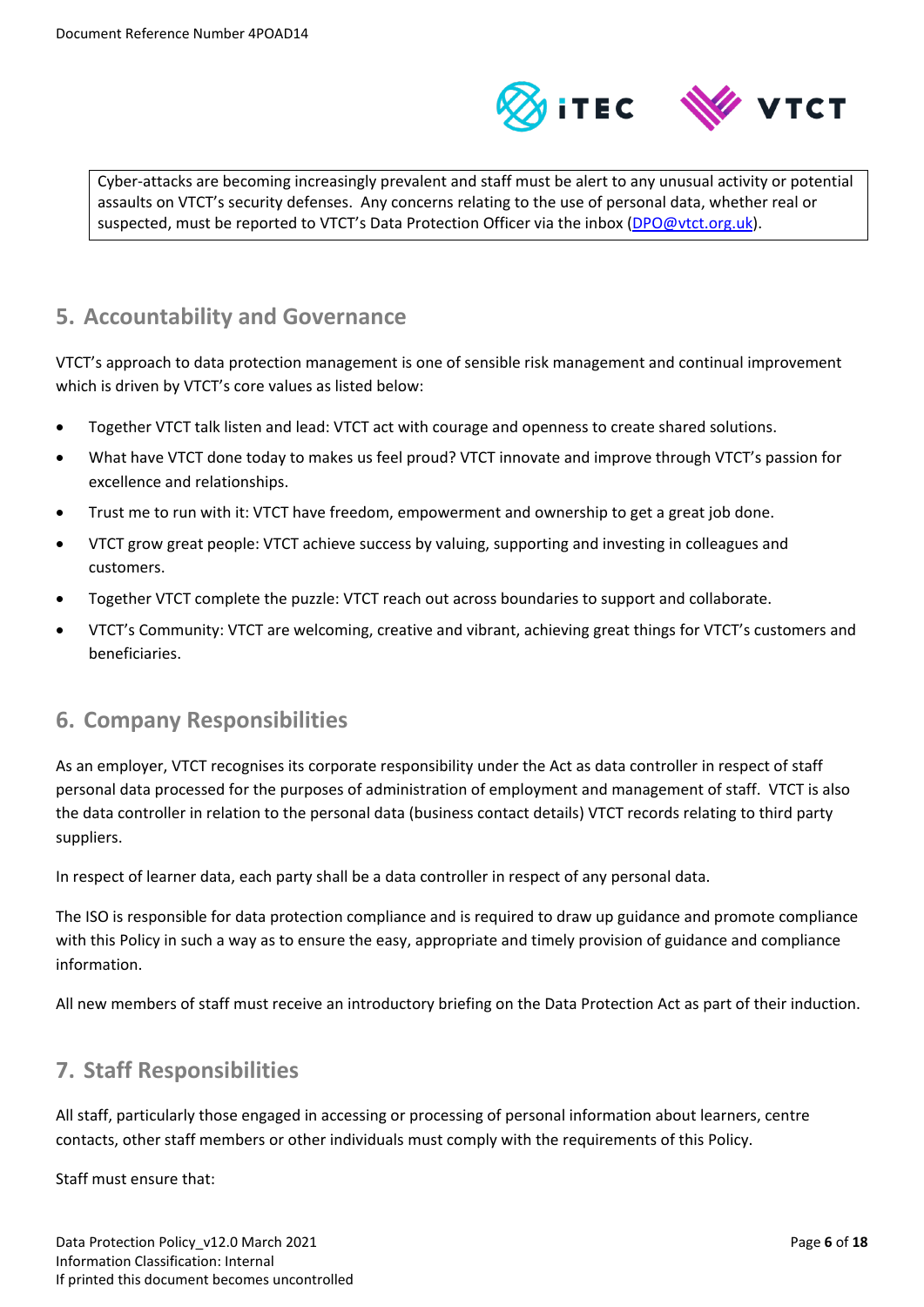

- All personal information entrusted to them in the course of their employment is kept confidential and stored securely;
- No personal information is disclosed either verbally or in writing, accidentally or otherwise to any unauthorised third party;
- Where they are unsure about authorised third parties to whom they can legitimately disclose personal/sensitive data they seek advice from their line manager or VTCT's DPO.

# <span id="page-6-0"></span>**8. Contractor/Casual Staff Responsibilities**

VTCT is responsible for the use made of personal data by anyone working on its behalf. Managers who engage contractors or employ casual staff must also comply with this Policy and ensure that:

- Any personal data collected or processed during work undertaken for VTCT is kept securely and confidentially. This applies equally to where the data is an integral part of the work, or where it is contained on media, etc. which is accessed and applies whether or not VTCT has made specific mention of the data in the contract for work/services
- All personal data is returned to the VTCT on completion of the work, including any copies that may have been made. Alternatively, the data is securely destroyed and VTCT receives notification in this regard from the contractor or casual member of staff
- VTCT receives details of any disclosure of personal data to any other organisation, subcontractor or any person who is not a direct staff of the contractor
- Any personal data made available by VTCT or collected in the course of the work, is neither stored nor processed outside the European Economic Area (EEA) without formal written consent from VTCT
- All practical and reasonable steps are taken to ensure that contractors, short term or other casual staff do not have access to any personal data beyond what is essential for the work to be carried out properly

# <span id="page-6-1"></span>**9. Data Subject Rights**

The Data Protection Act provides the following rights for individuals:

- The right to be informed Individuals have the right to be informed about the collection and use of their personal data. This is a key transparency requirement which is usually satisfied by the provision of a privacy notice (described in further detail below) at the point the personal data is collected by VTCT
- The right of access Individuals have a right to access their personal data which is commonly referred to as a Subject Access Request (SAR)
- The right to rectification Individuals have a right to have inaccurate personal data rectified, or completed if it is incomplete. This right is closely linked to the accuracy principle
- The right to erasure Individuals have a right to have personal data erased which is also known as the right to be forgotten. This right is not absolute and only applies in certain circumstances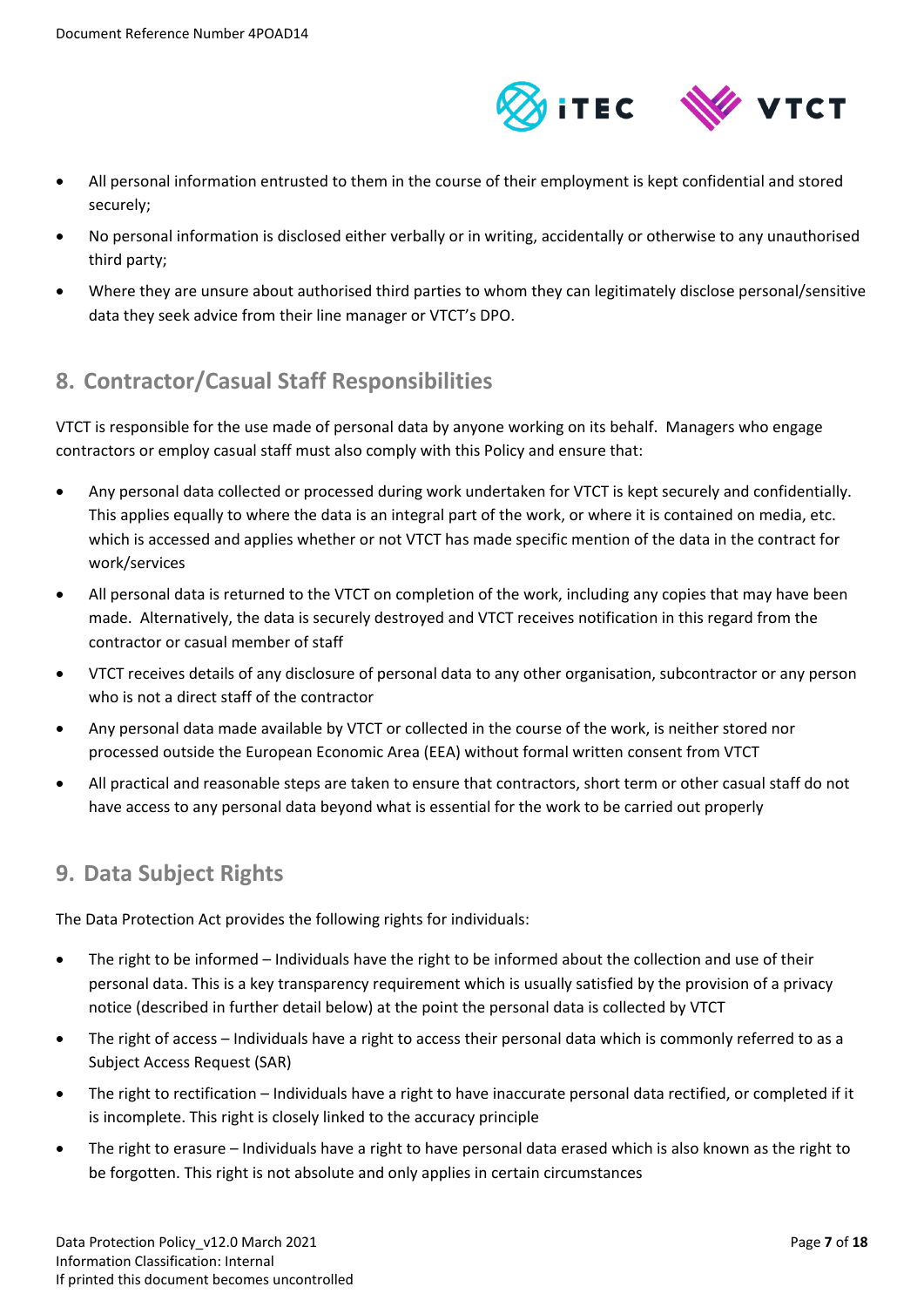

- The right to restrict processing Individuals have the right to request the restriction or suppression of their personal data. This right is not absolute and only applies in certain circumstances
- The right to data portability Individuals have the right to obtain and reuse their personal data for their own purposes across different services. This right allows individuals to move, copy or transfer personal data easily from one IT environment to another in a safe and secure way, without restriction and without it affecting usability
- The right to object Individuals have the right to object to the processing of their personal data in certain circumstances, including an absolute right to stop their data being used for direct marketing
- Rights in relation to automated decision making and profiling Individuals have the right not to be subject to a decision based solely on automated decision-making using their personal data

## <span id="page-7-0"></span>**10. Subject Access Requests**

VTCT is required to provide individuals with access their own personal data held by VTCT via a subject access request. Any individual wishing to exercise this right must do so in writing or verbally to the DPO at the address listed in the **Contacts** section. This does not prevent staff requesting copies of personal data items routinely available from HR should they wish to do so.

All staff receiving a formal request from a data subject wishing to exercise any of the above rights must forward the request immediately to the DPO to arrange fulfilment. Only approved staff who are appropriately trained are permitted to respond to data subject access requests.

VTCT aims to comply with requests for access to personal information as quickly as possible but will ensure that it is provided within the time limits set down by the Data Protection Act, i.e. 31 days.

More details are available in the document: "GDPR Subject Access Request Process and Right to Erasure Process"

## <span id="page-7-1"></span>**11. Personal Data Systems**

The ICT Department will maintain an inventory of all electronic systems which include personal data held within VTCT.

## <span id="page-7-2"></span>**12. Register of Processing Activities**

The ISO will maintain a register of personal data processing activities in electronic form as part of VTCTs record keeping responsibilities as a data controller. This register should be disclosed to the Information Commissioner's Office (ICO) upon request.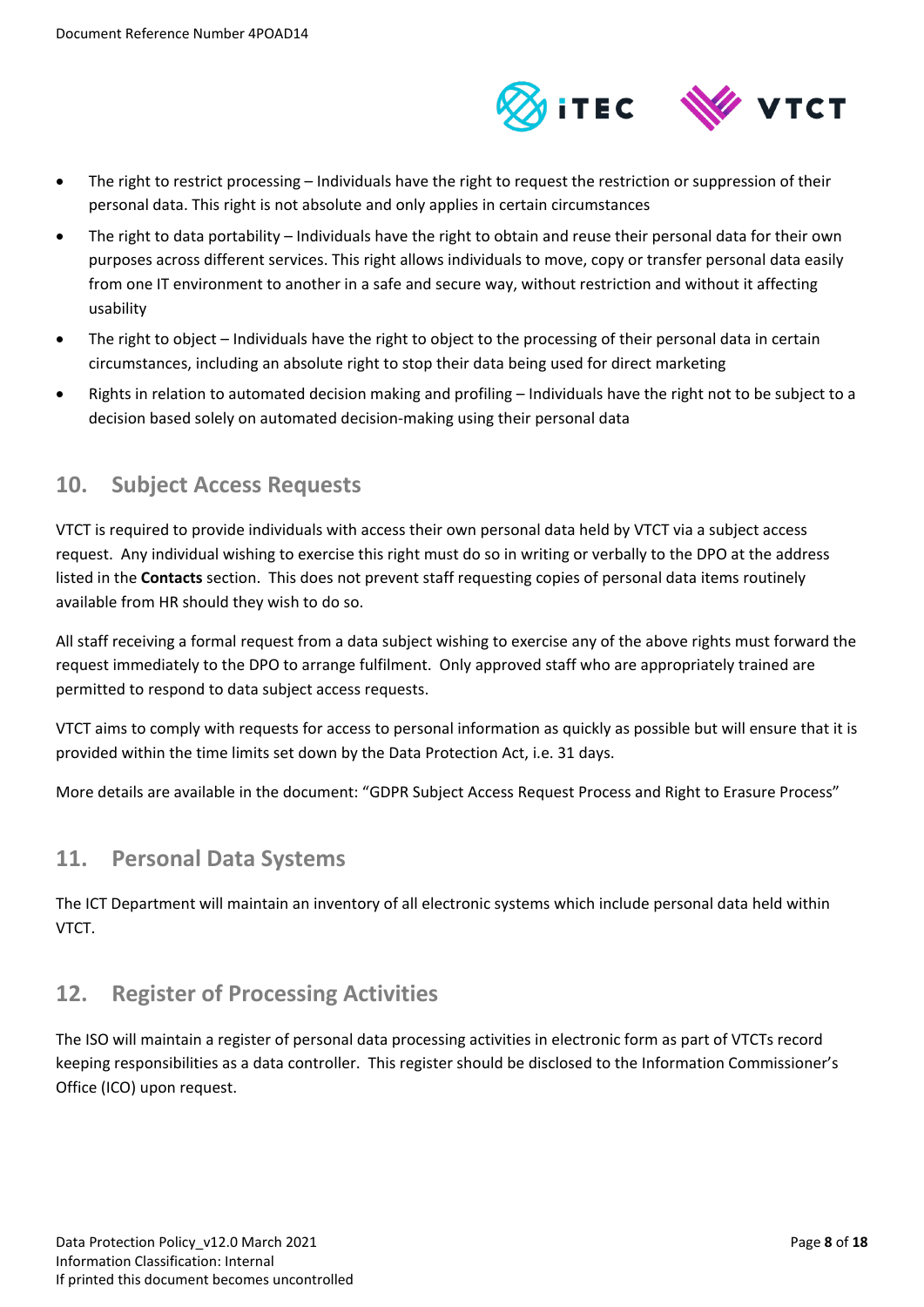

## <span id="page-8-0"></span>**13. Data Breach Reporting**

Any breach of this Policy, whether real or suspected, or potential breach of the Act, including but not limited to misuse, unauthorised access, potential unauthorised disclosure (including verbal disclosure), loss, damage and destruction of personal data or the VTCT systems and equipment used for processing must be reported in accordance with the **Incident Management Policy** and to the DPO (DPO@vtct.org.uk).

All reports of any suspected breach of the Act or the requirements of this Policy will be recorded, investigated and, where proven, may result in disciplinary action, up to and including dismissal or result in referral to law enforcement or regulatory bodies where warranted. Contractors and third parties responsible for non-compliance may have their contracts terminated.

More details are available in the documents:

- Supplier Security Policy
- Incident Management Policy

Under no circumstances must staff attempt to prove, 'test' or investigate any perceived security incident unless they are specifically authorised to do so by the DPO.

## <span id="page-8-1"></span>**14. Complaints**

The DPO will co-ordinate appropriate responses to any complaints received in respect of this policy. The complaint must be addressed to the DPO in the first instance. Complaints must be acknowledged immediately and every reasonable effort made to provide a comprehensive reply within 21 days.

If the complainant is not satisfied with the reply then they must inform the DPO within 21 days and will be dealt with in accordance with VTCT's General Complaints Procedure or the VTCT Grievance Procedure as appropriate.

If complainants are dissatisfied with the outcome of the Complaints Procedure relating to personal data processing they are entitled to seek an independent assessment from the ICO. Requests for review by the ICO must be made in writing to:

The Information Commissioner's Office Wycliffe House Water Lane Wilmslow Cheshire SK9 5AF Tel: 01625 545700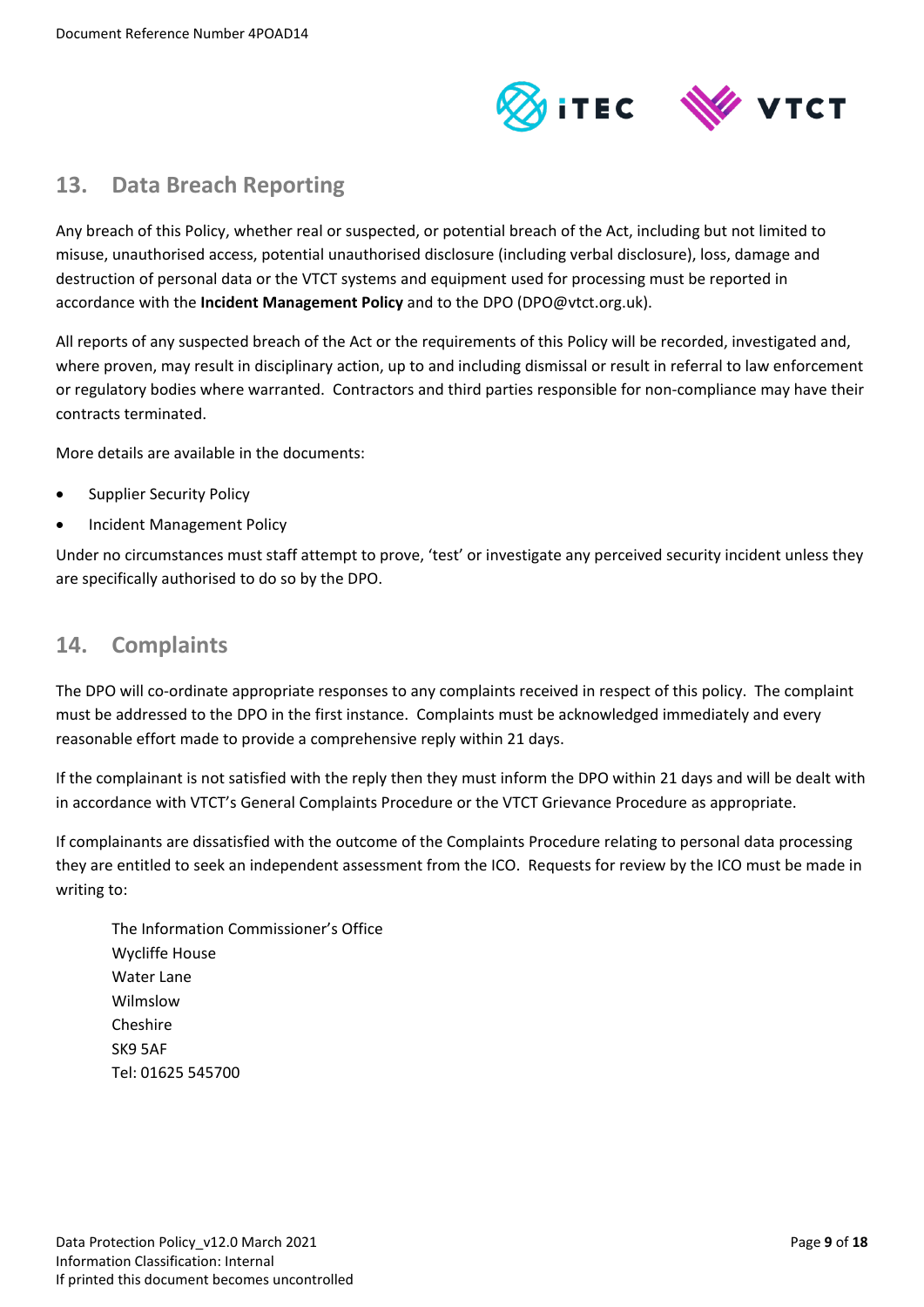

## <span id="page-9-0"></span>**15. Information Security and Data Transmission**

VTCT has a legal obligation to protect personal data throughout its lifetime, from creation to destruction, and is aware of its legal obligations under the Act. VTCT's ISMS framework provides robust technical and organisational security controls designed to meet this obligation.

As part of this security framework and to ensure a common approach to data transfers is implemented across the organisation, the **Information Classification Policy** and **Information Handling and Transfer Procedure** apply to both personal data and sensitive business and commercial data.

## <span id="page-9-1"></span>**15.1. VTCT Statutory Reporting**

VTCT has a statutory obligation to provide data (in an approved and documented format) to its regulators. These reports are produced (normally quarterly) and submitted by various teams via, for example, RITS, SQA portal and email – e.g.:

- Ofqual returns
- Bath Data returns
- TS Series exam returns

## <span id="page-9-2"></span>**15.2. Classification of Data**

VTCT classifies information in accordance with the **Information Classification Policy** and information is handled per the **Information Handling and Transfer Procedure**. For the avoidance of doubt, any information containing personal data (which could result in an individual being identified) will always have an Internal categorization as a minimum and consideration should be given as to whether Sensitive is the appropriate categorization.

## <span id="page-9-3"></span>**16. Contacts**

General enquiries regarding VTCT's policy and approach to management and compliance with the Data Protection Act incorporating the EU General Data Protection Regulations may, in the first instance, be addressed to VTCT's Customer Support Team – customersupport@vtct.org.uk or by phone to VTCT's main switchboard – 02380 684500

More specific enquiries, data subject right fulfilment requests and complaints relating to data protection must be addressed to:

Data Protection Officer **VTCT** Aspire House Annealing Close Eastleigh Hampshire SO50 9PX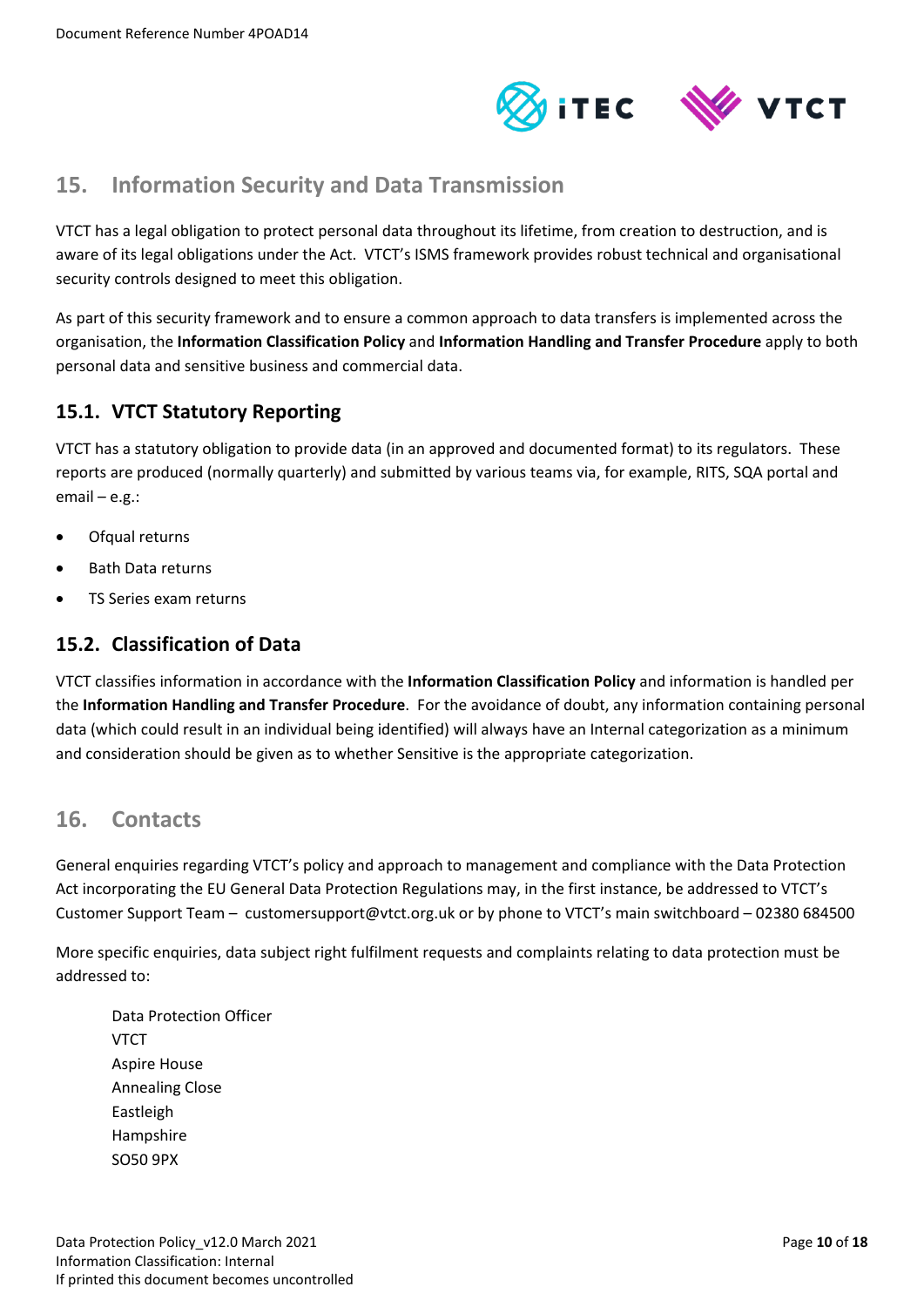



## <span id="page-10-0"></span>**17. Related Documents**

This document must be read in conjunction with VTCT **Information Security Policy**.

# <span id="page-10-1"></span>**18. Compliance Statement and Consequences of Non-Compliance**

All staff, contractors and suppliers will need to comply with the requirements of this policy and all are expected to be familiar with the contents therein. Any breaches of VTCT information security or data protection policies will be logged and may be subject to a formal security investigation.

Where proven, failure to comply will result in disciplinary action being taken against individuals determined to be responsible for the breach under VTCT disciplinary procedures up to and including summary dismissal for gross misconduct. VTCT may also initiate legal action or refer the breach to relevant law enforcement and regulatory authorities where warranted. Non-compliance by contracted third parties or their employees may result in termination of the supplier's contract.

## <span id="page-10-2"></span>**19. Exceptions**

Where a VTCT information security policy, data protection policy, or technical standard's requirement cannot be met for any reason, a formal request for exception must be submitted in writing to the ISO for approval. Failure to obtain exception approval will be considered a breach of this policy.

## <span id="page-10-3"></span>**20. Audit**

Audit spot checks and automated monitoring may be conducted to ensure compliance with this Policy. Any noncompliance identified during an audit must be reported to the DPO in the first instance to initiate investigation of any associated incident.

# <span id="page-10-4"></span>**21. Policy Information Classification**

VTCT information security policies are classified as 'internal use only'. Unless otherwise stated, no part or extract from them or the associated files held on VTCT's computer networks, systems or devices may be distributed to any external organisation without the express permission of the DPO or ISO.

## <span id="page-10-5"></span>**22. Review**

This Policy will be reviewed on an annual basis, unless changes to business operations, relevant legislation, regulations, contractual commitments or codes of practice necessitate an earlier amendment.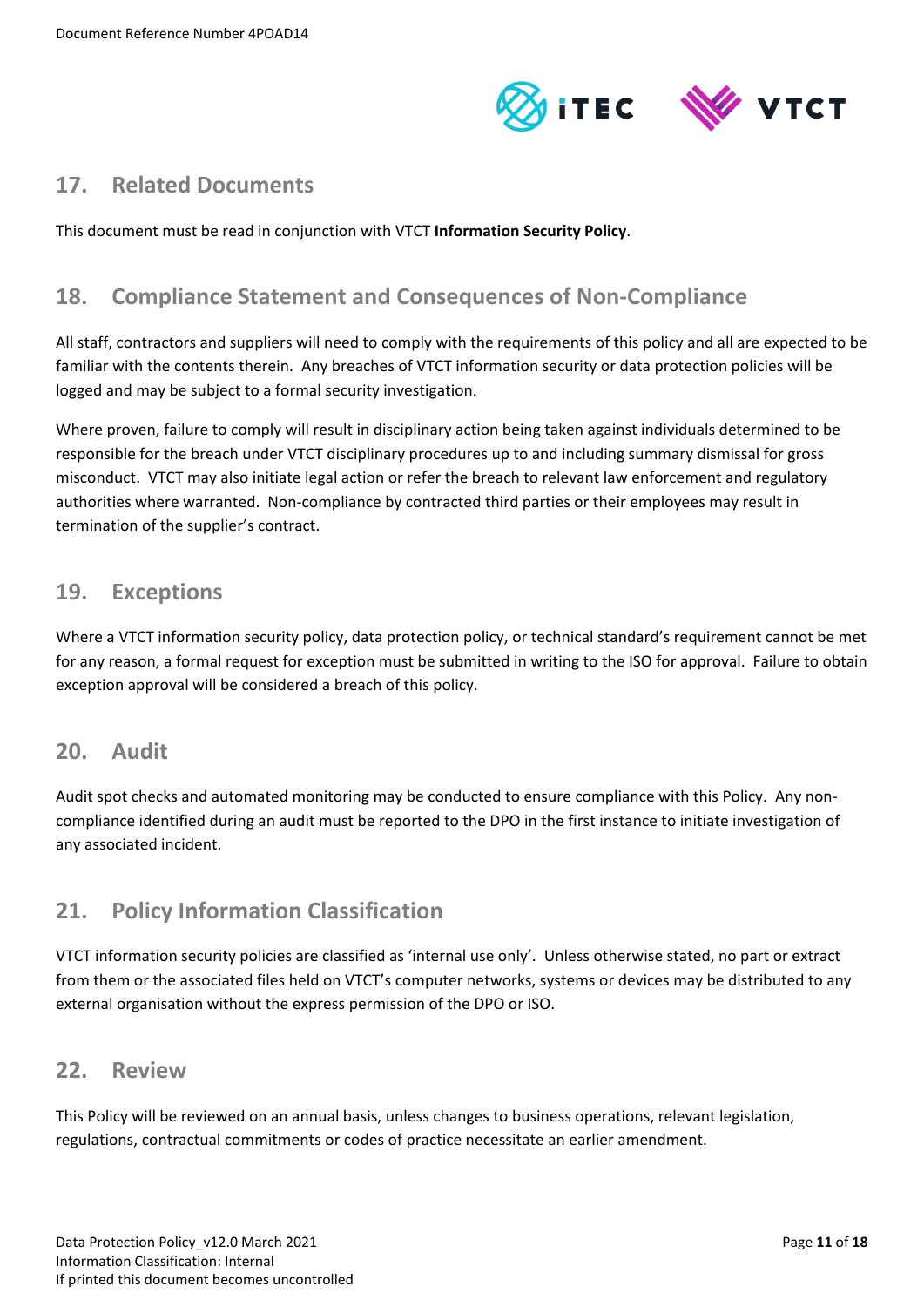



# <span id="page-11-0"></span>**Appendix 1 – Good practice in information handling**

## **Who is this guide for?**

This guide has been written for all VTCT staff who collect, manage, transfer or use data about learners, staff or other individuals during the course of their work. Its aim is to raise awareness of where potential breaches of security could occur.

Following these guidelines will help you to prevent data from being lost or used in a way which may cause individuals harm or distress and/or prevent the loss of reputation VTCT might suffer if you lose personal data about individuals.

#### **Your roles and responsibilities**

As a staff or contractor of VTCT, you have a shared responsibility to secure any sensitive or personal data you use in your day-to-day professional duties.

## **Why protect information?**

VTCT holds personal data on learners, staff and other people in the course of its daily business activities. Some of this data could be used by another person or criminal organisation to cause harm or distress to an individual. The loss of personal data could result in adverse media coverage, and potentially damage the reputation of VTCT. This can make it more difficult for VTCT to use technology to benefit learners.

#### **What Information do you need to protect?**

You must secure any personal data you hold about individuals and any data that is deemed sensitive or valuable to VTCT – see sectio[n 15.2](#page-9-2) of this document. As with any organisation, VTCT has a Data Protection Officer. This falls within the remit of the Chief Academic Officer (CAO), who has responsibility for working out exactly what information needs to be secured, how information is securely handled, how the information changes over time, who else is able to use it and why.

#### **Data security do's and don'ts**

There are plenty of things that you must do (or not do) that will greatly reduce the risks of sensitive information going missing or being obtained illegally. Many of these guidelines will apply to how you handle your own personal information. Using these practices will help you to protect your own privacy.

When working online:

**Do…**

• Make sure that you follow VTCT's policies on keeping your PC(s) up to date with the latest security updates and make sure that you keep any computers that you own up to date. Get advice from the ICT Department if you need help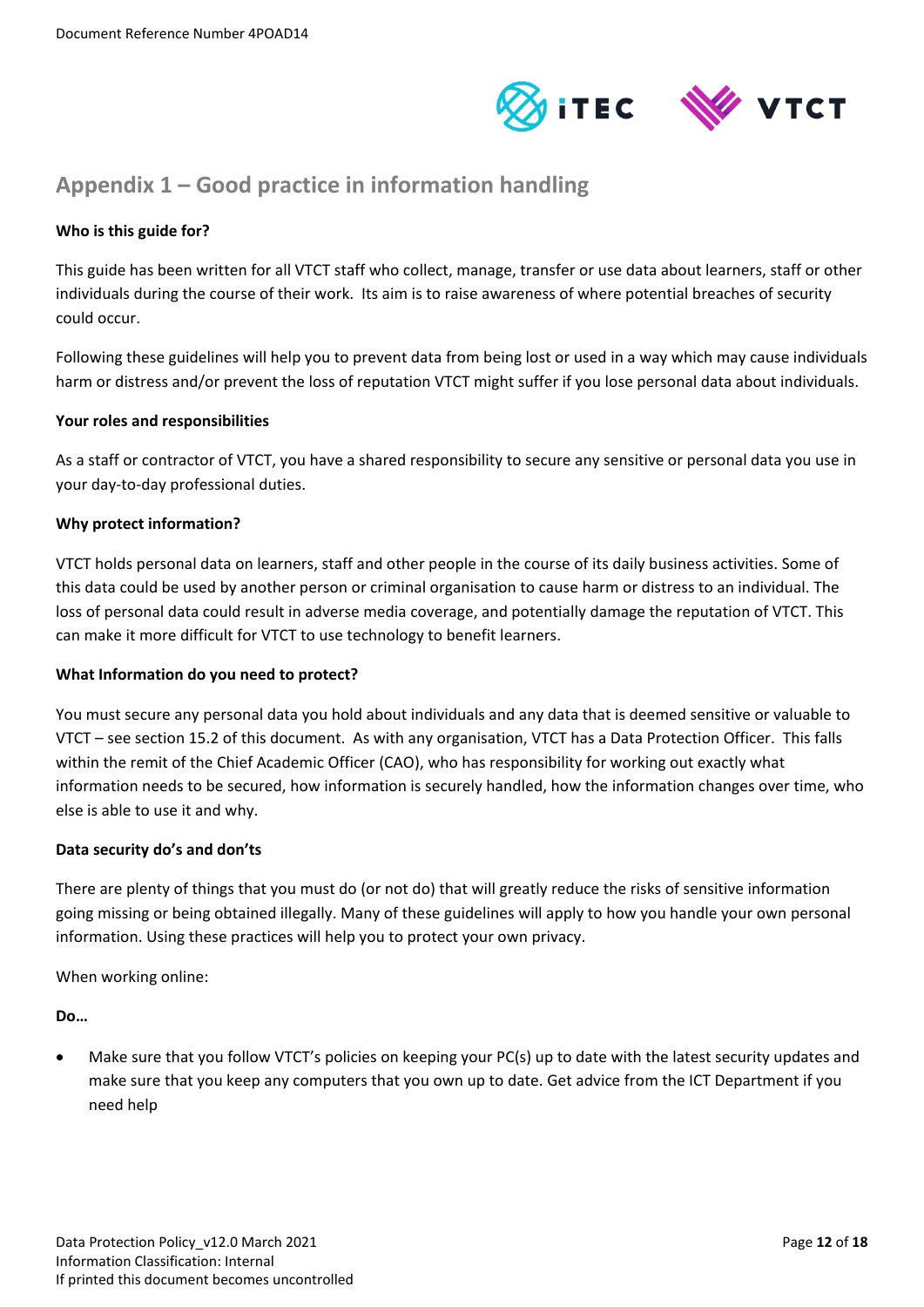

- $\bullet$  Turn on relevant security warnings in your web browser (for example, the automatic phishing<sup>[1](#page-12-0)</sup> filter available in Internet Explorer)
- Make sure that you only install software that the ICT team has checked and approved and only download files or programs from sources you trust. If in doubt, talk to the ICT Department
- Ensure that you have read and understood the acceptable-use policies which are available on the Organisational Docs/Tech Division tab on the Intranet and ensure you follow them

#### **Don't…**

- Browse sites that are not business-related or are prohibited under the Acceptable Use of Assets policy. Remember VTCT reserves the right to monitor websites which staff are visiting
- Enter credit card or payments details into any site that does not have a valid security certificate, and where the URL does not start with "https://"

#### Email and messaging:

#### **Do…**

- Read the VTCT relevant policies available on the Intranet and report any spam or phishing emails to the ICT Department that are not blocked or filtered
- Report phishing emails to the organisation they are supposedly from
- Use the VTCT contact/address books contained within Outlook. This helps to stop email being sent to the wrong address
- Encrypt<sup>[2](#page-12-1)</sup> any attachments to emails which contain personal information and do not include personal information in the body of the email

## **Don't…**

- Click on links in unsolicited emails. Be especially wary of emails requesting or asking you to confirm any personal information, such as passwords, bank details and so on
- Turn off any email security measures that the ICT Department has put in place or recommended
- Email sensitive information unless you know it is encrypted. Talk to the ICT Department for advice
- Try to bypass VTCT's security measures to access your email off-site (for example, forwarding email to a personal account)
- Reply to chain emails

#### Passwords:

**Do…**

- Use a strong password (strong passwords are usually eight characters or more and contain upper and lower case letters, as well as numbers)
- Make your password easy to remember, but hard to guess

<span id="page-12-0"></span> $1$  Phishing is an attempt to obtain your personal information (for example, account details) by sending you an email that appears to be from a trusted source (for example, your bank).

<span id="page-12-1"></span><sup>&</sup>lt;sup>2</sup> Encryption is a way of scrambling information. It helps stop anyone using the information if they do not have an electronic key or password to unscramble it.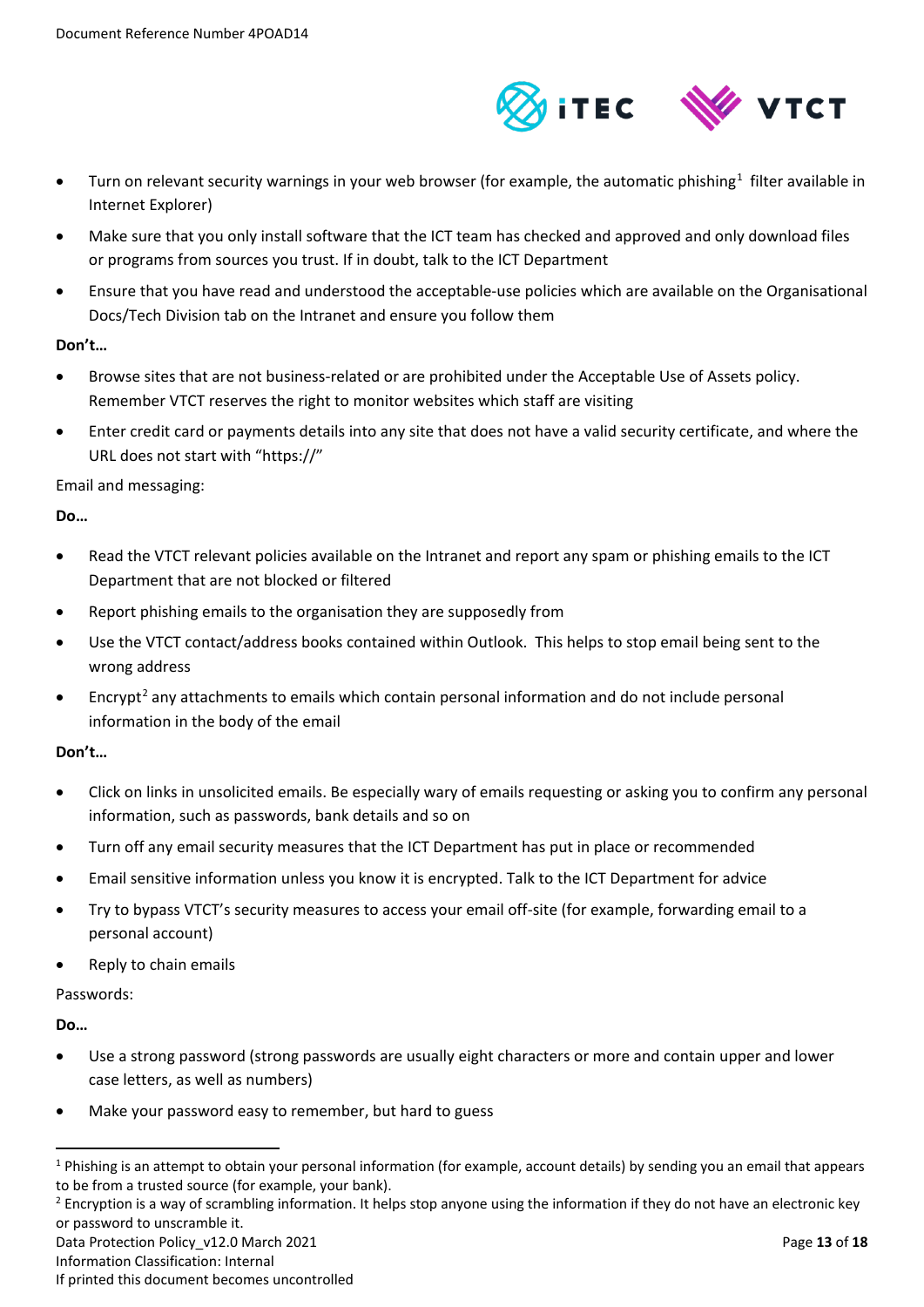

• Change your password(s) if you think someone may have found out what they are, in any event, change them at least every three months

**Don't…**

- Share your passwords with anyone else
- Write your passwords down
- Use your work passwords for your own personal online accounts
- Save passwords in web browsers if offered to do so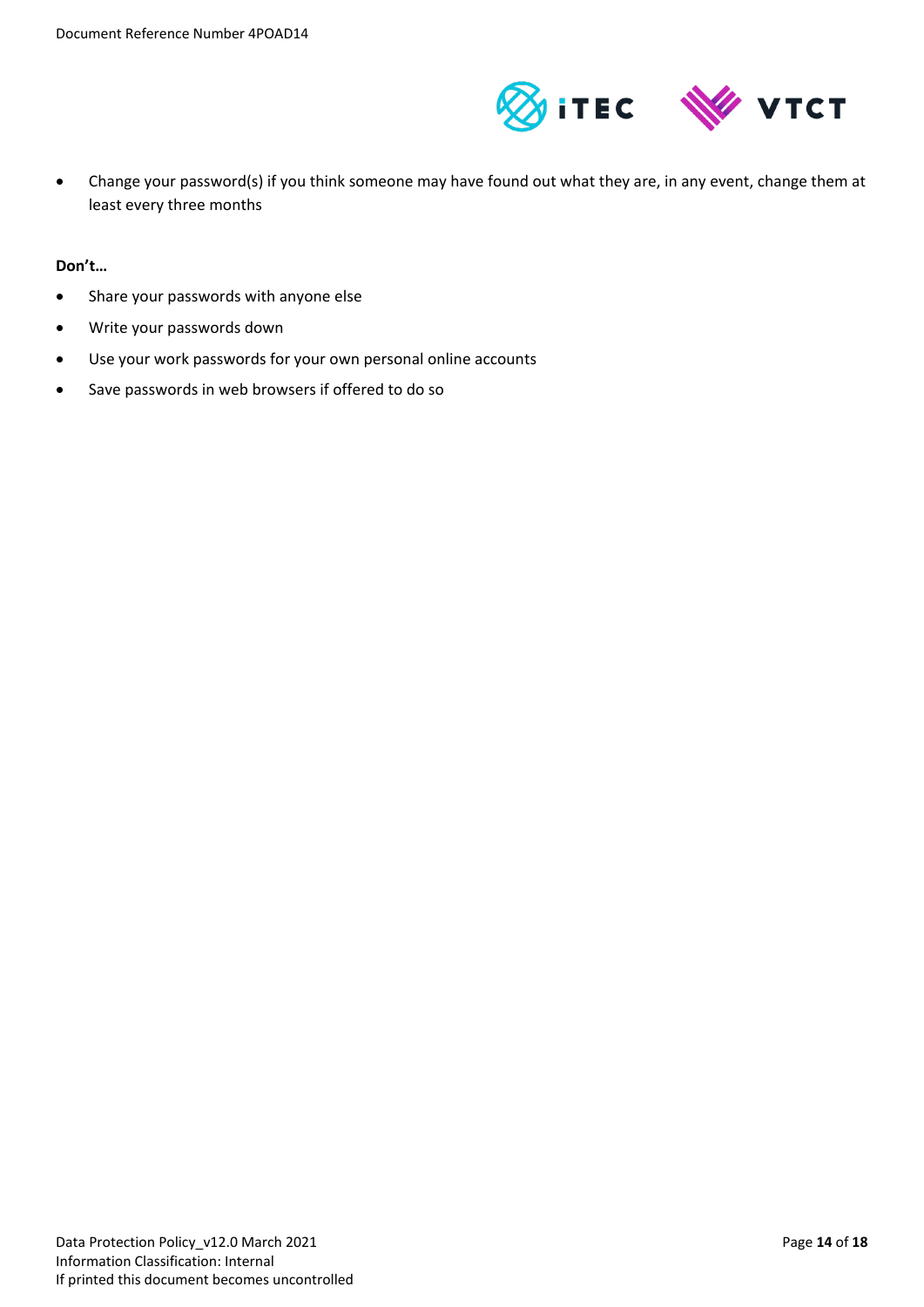

## <span id="page-14-0"></span>**Appendix 2: Staff Data Protection and Privacy Notice**

VTCT takes great care to protect the personal information of all data subjects with whom the company interacts.

#### **Data Controller**

As your employer, VTCT assumes the responsibilities required of a data controller under the UK Data Protection Act 2018 (incorporating the EU General Data Protection Regulation 2016). A key responsibility is to inform you about how and why VTCT processes your personal data. This notice is designed to fulfil that obligation.

When you become staff or contractor VTCT collects and processes your personal data where this is necessary for the purposes of administration of your employment, benefits administration, remuneration and for managing VTCT's employees. Your contract of employment or contractor agreement provides the legitimate basis for this processing.

## **VTCT Data Protection Policy**

VTCT has established this policy to provide protection for the rights and freedoms of data subjects over the processing of personal data that is applicable to all staff (whether temporary, including associate contractors, or permanent). This document includes guidelines on how to comply and the latest version is published on the intranet.

## **Categories of Data Processed**

In the context of employment, VTCT processes the following categories of personal information where necessary, and where VTCT is required to do so by law:

- Name and contact information (address details, telephone numbers, email address)
- Place of birth, gender, nationality and passport (or equivalent national identity papers)
- Photographs and CCTV images
- Evidence of marital status, family, spouse and dependent's details and next of kin
- Recruitment data (e.g. CVs), including languages, references, qualifications, employment and education history
- Training and skills development information
- Membership of professional societies and internal teams
- Employment vetting, including right to work checks
- Employment contract or contractor agreement, roles and job placement, including project assignment and management reporting
- Staff management data including onboarding, role changes, performance, service history, annual leave, special leave such as maternity, paternity leave, teleworking details, travel details, resignation, grievance and disciplinary information.
- National driving licences and vehicle registration
- Financial information including salary and payroll data, pensions, travel and other expenses, bank account details or tax forms
- Physical and mental health information including sick leave, fit notes, medical history and medical reports where applicable.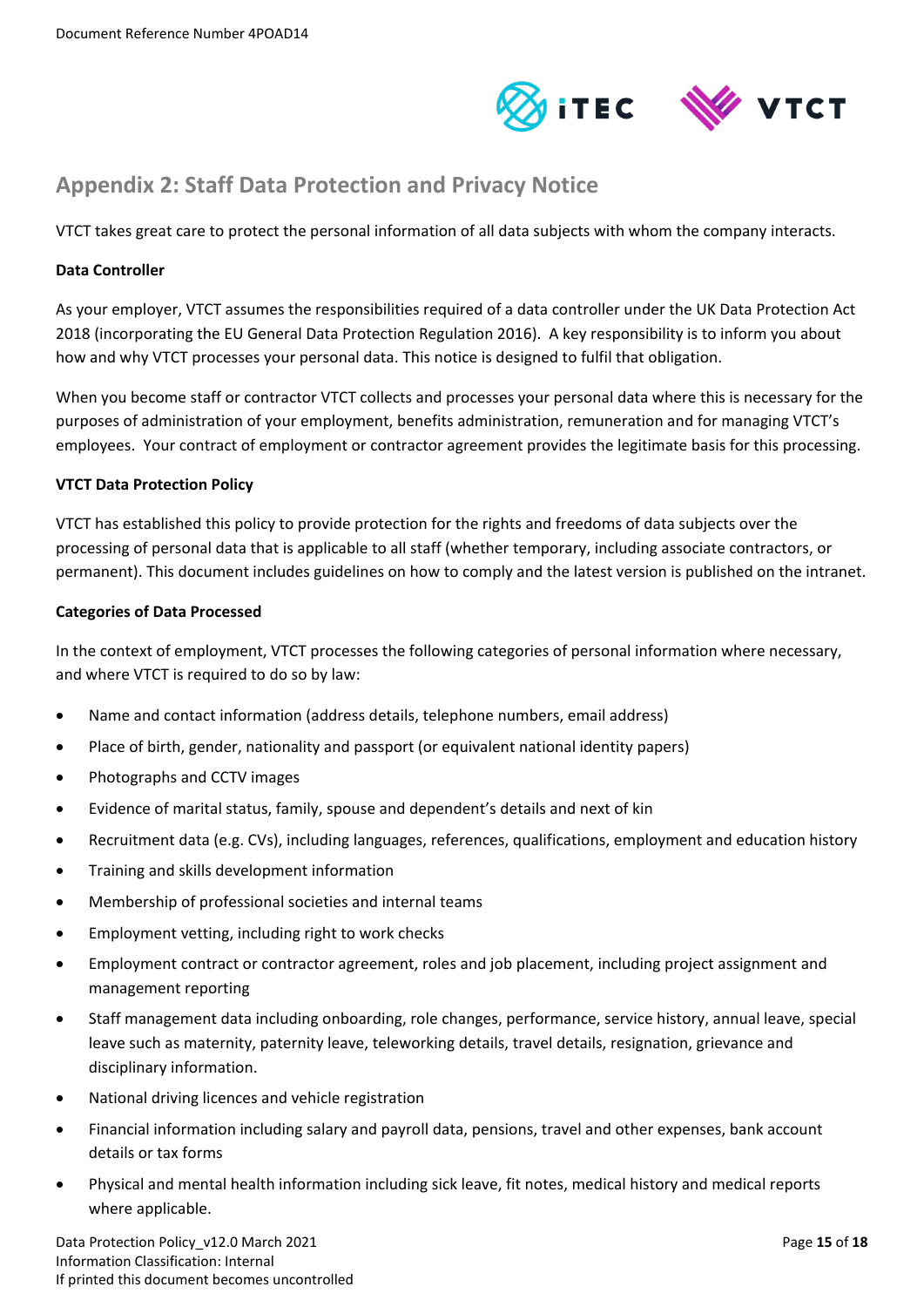

## • Ethnicity/equal opportunities monitoring

#### **Recipients of the Data Processed**

Where necessary for the purposes detailed above, and only in limited circumstances, such as when VTCT are required to do so by law, VTCT may share (or grant access to) your personal data with external official authorised bodies and regulators including:

- DVLA
- Department of Work and Pensions
- Financial accountants
- Screening & vetting partners
- Workplace pension scheme administrators
- HMRC and other government and regulatory bodies
- Service providers or other partners who help us manage VTCT's business who may, provide travel services, perform statistical analysis, host and manage or support VTCT's IT systems and software, or provide services to manage access to VTCT offices.

Where this is necessary, data sharing agreements ensure that your rights are maintained by VTCT's partner organisations.

VTCT may share your personal data with training course providers and event organisers.

VTCT only permit the transfer of your personal data outside of the EEA or to another international organisation if it is determined that adequate safeguards are in place to protect your rights over the processing of your personal data.

#### **Special Category Personal Data**

VTCT will only process staff special category data (e.g. physical and mental health or disability, ethnic origin, religious, political or other beliefs, trade union membership, genetic or biometric data, sexual orientation including transgender and criminal convictions/alleged offences) where this is necessary in relation to your employment or where VTCT are required to do so by a law or a regulatory obligation or where this is necessary in the context of your employment contract.

VTCT do not require your consent for this as an exemption applies. However, if VTCT use your personal information for any other reason VTCT will require your explicit consent to do so.

#### **Staff Vetting and Screening**

VTCT may use your personal information to undertake staff screening and vetting where VTCT are required to do so, e.g. to satisfy government requirements to check eligibility to work in the UK or where a specific role requires us to screen staff for trustworthiness and reliability as mandated by a regulator.

Vetting may include an enhanced disclosure of criminal convictions or alleged criminal offences and special measures are required to justify this type of vetting and ensure that any such disclosure is conducted directly between staff and the vetting authority. VTCT will not collect or record criminal conviction information internally, only the outcome.

Credit checks may also be performed where employees are deployed in a role that carries a financial position of trust.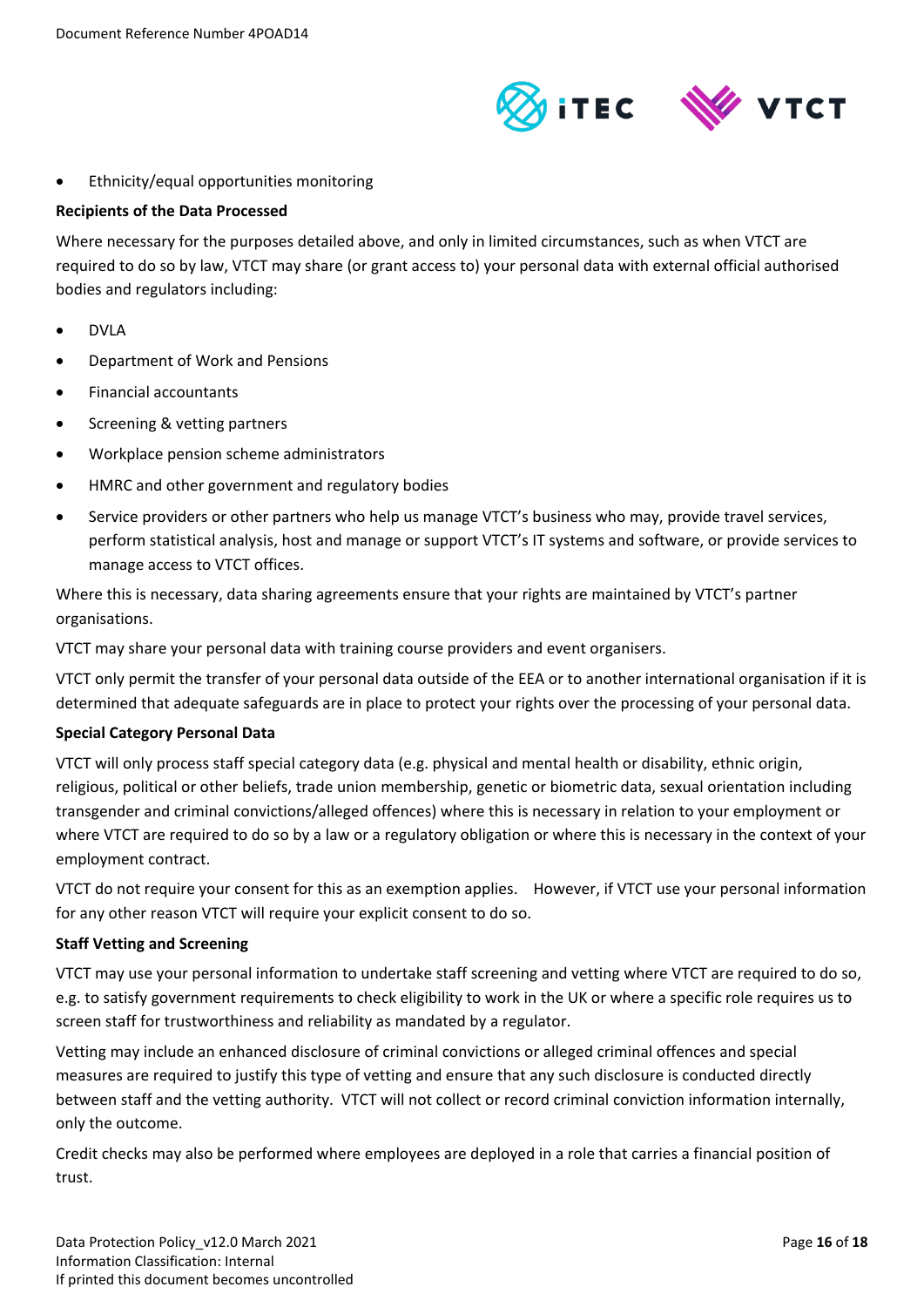

#### **Data Retention**

VTCT will retain your personal data in an identifiable form only for as long as is necessary and in accordance with the VTCT's Data Retention Policy (draft).

Non-essential HR records will be removed from HR files after a period of 12 months from staff leaving date. Essential HR records including salary, tax, payroll and benefits information will be retained for a period of 6 years following termination of your employment. Associated financial records will be retained for 6 years following financial audit. This is necessary as VTCT is required to keep specific records to comply with legal obligations.

The following data records are also retained for a specific amount of time:

- Annual leave, sick leave, and special leave records will be retained for 3 years.
- Parental leave records will be retained for 5 years from the birth of a child /adoption date.
- Pension information will be retained for 12 years after the benefit ceases.
- CCTV images will be retained for a maximum of 1 year.
- Entries reported in Accident Books for health and safety purposes will be retained indefinitely.

#### **Security of your Personal Data**

VTCT adopts recognised security best practice standards and techniques to protect your personal data from unauthorised access, use or disclosure. VTCT have adopted formal processes to deal with any suspected security incidents that may include notifying you of any breaches of your personal data or formal notification to the UK/EU Data Protection supervisory authorities.

#### **Right of Access, Rectification, Erasure and Portability**

As defined earlier in this policy, staff have a right to access a copy of their personal data as well as to have any inaccurate data corrected and, in limited circumstances, erased or passed to another data controller in electronic format. If you are a current staff or contractor, you can do this by contacting the Head of HR who will action your request where this falls within HR current working practice. If HR are unable to provide the personal data requested as part of routine service, or if you are a former staff or have any difficulties, you must contact the DPO, in writing via DPO@vtct.org.uk who will advise you what to do.

Please ensure that you inform HR of any changes to your personal data to ensure VTCT can keep your staff information up-to-date. You must also report any incidents involving misuse or unauthorised disclosure of personal data to DPO@vtct.org.uk or to the DPO or ISO in confidence.

If you have a concern or complaint about the way that your personal data has been, or is being processed, please direct it to the DPO and VTCT will try to resolve any issues initially. If VTCT are unable to do that for any reason, you also have a right to lodge a complaint with the UK Information Commissioner (ICO) and further information on your rights and how to exercise them is available on www.ico.org.uk.

#### **Changes to this Data Protection Policy**

VTCT will occasionally update this Data Protection Policy to reflect organisational changes and feedback. VTCT encourage you to periodically review this policy to stay informed on how VTCT use and protect your data.